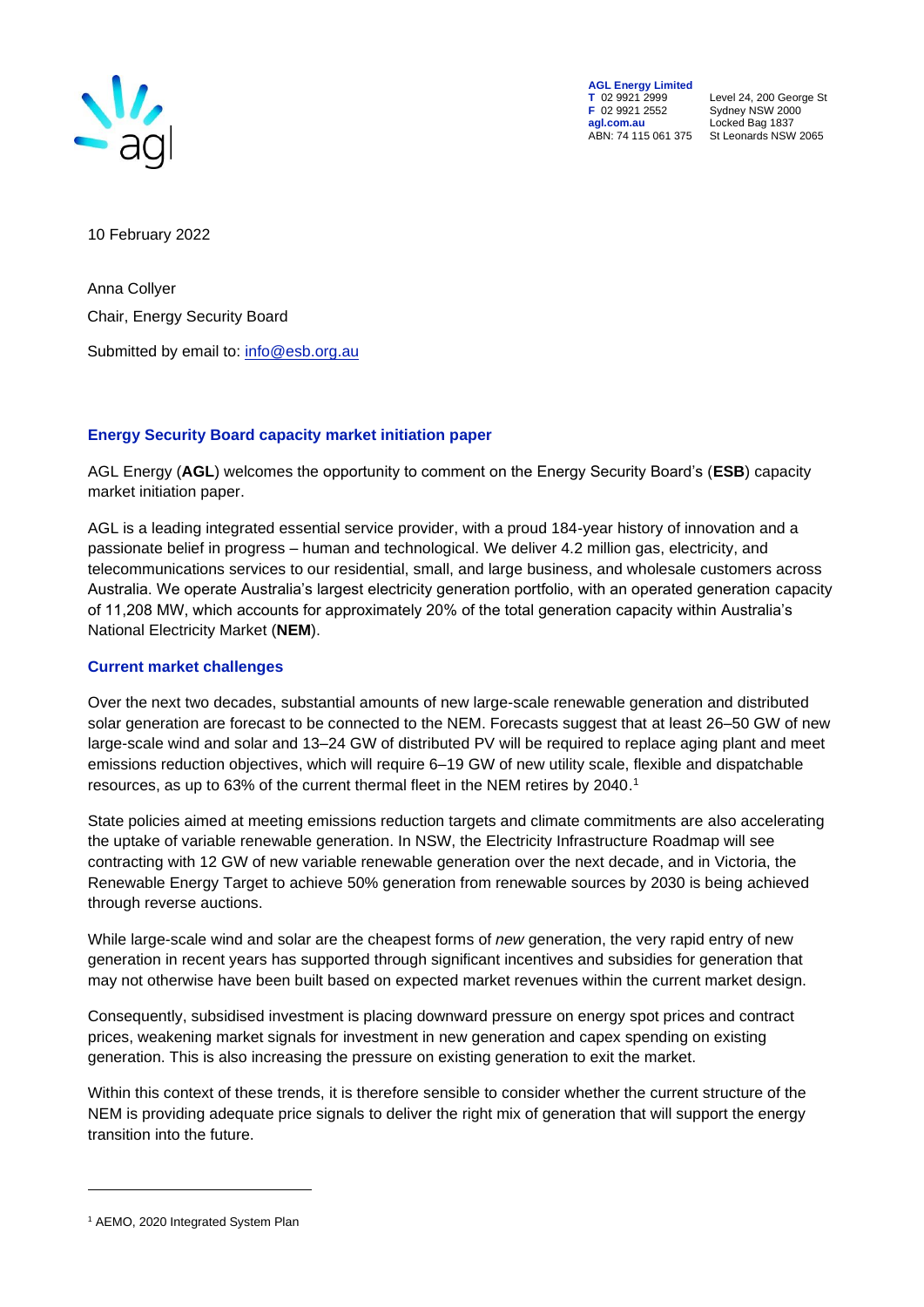

#### **Shifting towards more direct incentives for new investment**

Recent trends in the Australian energy market have diminished the central role of the electricity spot price and its derivatives as the main driver for investment in new generation. In addition to substantial subsidies for renewable generation, governments are intervening in the market and imposing more direct market mechanisms to ensure new generation is being built while being certain that enough capacity remains available to meet operational demand. Spot market volatility, which has historically been a major driver of investment through demand for hedge products and long-term contracts, is increasingly being seen as a problem to be avoided as new retail and customer models emerge that support direct exposure to volatile spot prices.

While it would be preferable to use efficient market mechanisms and leverage to the existing design of NEM in order to respond to challenges presented by the energy transition, it must be recognised that it is no longer politically acceptable for investment to be driven by the cyclical high price periods that have traditionally support longer-term hedging arrangements and contracting. Increasingly, it is an objective of government to ensure that new generation investment occurs in advance closure of aging plant, which presents a challenge where price signals for new generation are not yet apparent.

This is not to say that the fundamental energy-only design of the market NEM is not currently fit for purpose. Over the last 20-plus years, the existing energy-only structure of the NEM has proved remarkably resilient at accommodating a range of changing policy objectives. Currently, reliability forecasts are relatively positive, wholesale prices are low, and record amounts of low-emissions generation are being connected to the grid. Energy-only markets have unique attributes that present opportunities to meet policy objectives in a dynamic and efficient manner, as long as price signals are preserved.

However, continued interventions and utilisation of out-of-market subsidies place increasing pressure on the energy-only structure of the NEM to be able to provide the right investment signals that are needed to support the market through the transition. Over time, the continued departure from using the NEM spot price as a fundamental driver for new investment may therefore necessitate more substantial changes from the existing architecture of the NEM, including mechanisms that focus on attributes other than dispatched energy, including capacity.

While such an approach is likely to involve transitional cost, structural changes as to how generation recovers costs may eventually need to be considered in order to both manage the orderly closure of plant and incentivise investment in efficient levels of dispatchable generation in the future. This may be required to allow the pace of the energy transition to accelerate without adverse consequences to customers in terms of price and reliability outcomes.

#### **Maintaining system reliability to support the energy transition**

As an essential service and a key driver for the broader strength of the Australian economy, it is clear that a reliable supply of electricity must be maintained at the lowest cost to customers, and in a way that takes into account the different perspectives that governments have on what constitutes resource adequacy in a modern electricity system.

Throughout the energy transition, it will also be important to balance any incentives for new generation with the value to customers that is provided by existing plant, and especially existing low-cost thermal generation, which provides both bulk energy and essential system services. At the same time, new frameworks for investment will need to be coordinated with transmission developments, as well as broader economic impacts associated with the closure of thermal plants.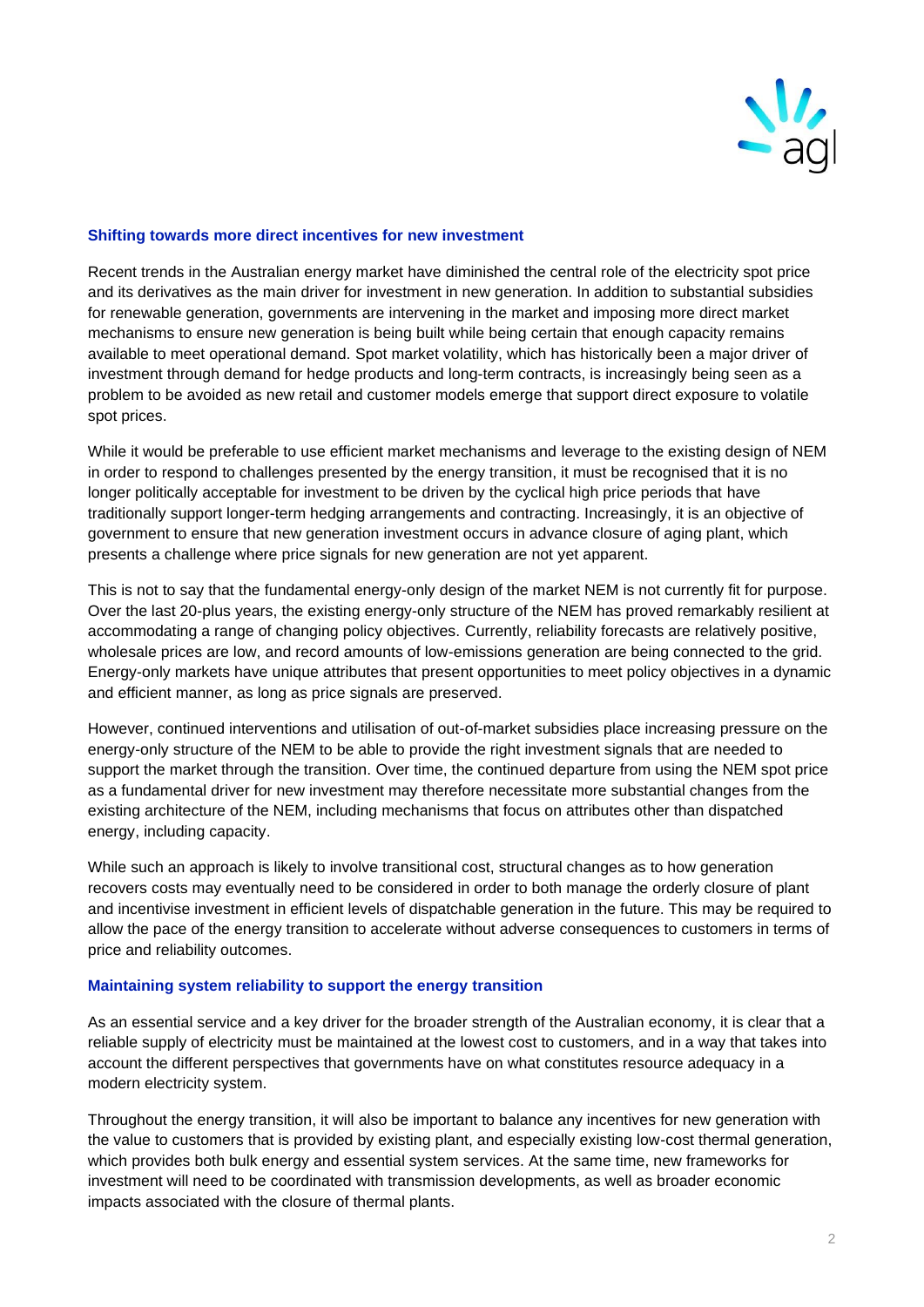

While historically the NEM Reliability Standard of meeting 99.998% of energy needs has been met in almost every year since market start, it is clear that expectations about resource adequacy are changing, and there is a perceived greater risk of capacity shortfalls both over longer periods and as a result of high-impact lowprobability 'tail' events.

While reliability standards have generally been met in recent years, there appear to be too many instances where the operational reserve margin has not been sufficient to cover risks of unexpected events.

Governments have reacted by creating a range of measures aimed at developing more emergency reserves to provide greater comfort in managing contingency events, as well as developing interim and alternative reliability targets, which have been used as a basis for policy interventions outside of the market. The desire to have more 'spare' capacity available in the NEM has led to outcomes such as the procurement of greater volumes of AEMO's emergency reserve mechanism (RERT), pressure to keep aging thermal plant open beyond announced closure dates, and substantial public subsidies in new dispatchable generation.

While there is not currently clear evidence of a generalised 'missing market' for resource adequacy, there is however a substantial gap between the operation of the current NEM and government expectations of the quantity of available dispatchable generation capacity into the future.

While there is little evidence to support major restructuring of the design of the NEM, some investigation into various capacity mechanisms and options to maintain reliability at lowest cost the customers is nevertheless a prudent measure to safeguard the energy transition against unanticipated price and reliability concerns.

AGL looks forward to working with the ESB to consider in more detail the issues facing the current structure of the NEM and the potential for a capacity mechanism to be developed that can appropriately safeguard the energy transition by ensuring energy continues to be provided to customers reliably and affordably into the future.

Further information in response to issues raised in the ESB's initiation paper is included at Appendix A to this submission.

If you have any queries about this submission, please contact Aleks Smits (Senior Manager Policy) at [ASmits@agl.com.au.](mailto:ASmits@agl.com.au)

Yours sincerely,

Entalgap

Elizabeth Molyneux General Manager Policy and Markets Regulation, AGL Energy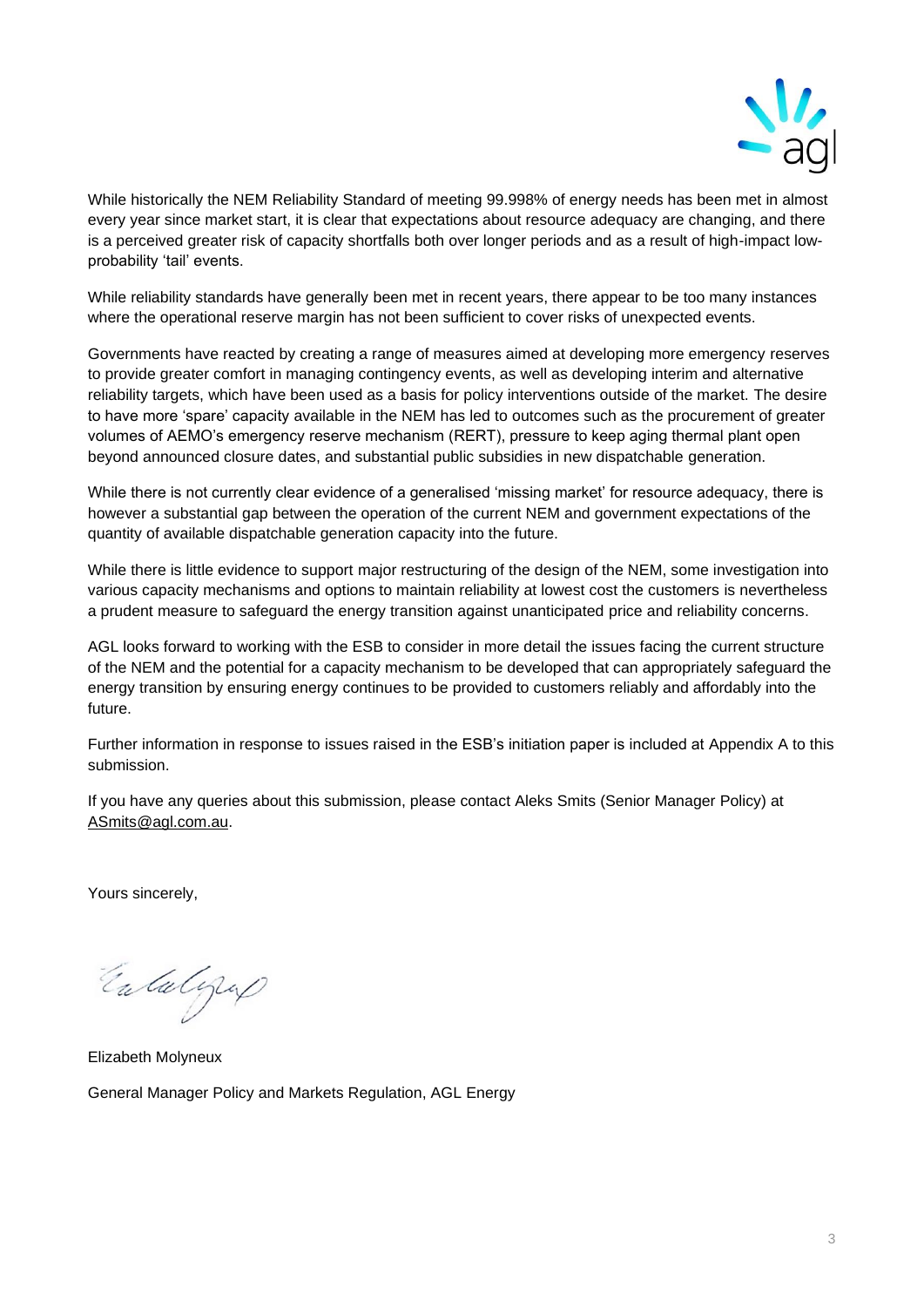

# **Appendix A – Response to Questions raised in the Initiation Paper**

# **Consideration of overarching design principles**

Adherence to a set of well-defined design principles will be critical to provide clear advice to the Energy National Cabinet Reform Committee on the relative benefits and challenges of implementing a new capacity mechanism in the NEM.

We provide the following comments on the ESB's proposed design principles:

*1. Achieving the optimal level of reliability: a mechanism should achieve the level of reliability that consumers and governments value.*

As the grid becomes characterised by increasing levels of distributed, flexible, and variable generation, there are likely to be challenges with operating the NEM to ensure certainty of supply at all times. While in most scenarios NEM operations would supported by additional available capacity, these supply excesses in the form of underutilised capacity can represent material inefficiencies that would result in substantial costs being passed through to customers.

Recent concerns with the operation of the NEM have led a number of policy proposals that have been directed towards improving operational (short-term) reliability rather than longer-term supply adequacy. This distinction is evidenced by an increasing shift away from using annual unserved energy (USE) as a measure of reliability, towards other measures including loss of load probability (LOLP) and specific MW reserve shortfalls such as those communicated in lack of reserve (LOR) notices.

It is our view that the function of a capacity mechanism should focus on meeting longer term reliability targets (e.g. market price settings that are derived from an annual reliability standard and the Values of Customer Reliability (VCR)).

Regardless of the standards employed, clear identification of how the capacity mechanism will seek to resolve long-term or short-term supply scarcity, and on what reliability standard capacity will be procured against, will be important to shape the detailed design of a final mechanism.

Steps to improve the short-term resilience of the NEM on an operational timeframe (e.g. the ability to respond to a fast rate of change or unexpected change in supply and demand) should be the focus of more targeted reforms, many of which have already been considered by the ESB in other P2025 workstreams and are currently the subject of Rule Changes being considered by the AEMC.

Lastly, short-term mechanisms and a longer-term capacity mechanism must work in tandem; improvements to the short-term operation of the market will likely translate into an improved long-term reliability forecast and a decreased need for spare capacity to manage contingencies.

## *2. Appropriate allocation of risk: a mechanism should efficiently and appropriately allocate risks*

As well as efficient allocation of risks across different organisations, consideration should be made as to the general approach to allowing participants to manage their own risk in the market. Key to the success of the energy only market has been the ability for participants to maximise dispatch efficiency at lowest cost by adjusting their level of risk exposure based on forecast market conditions.

Previous proposals to improve reliability (such as the RRO) have not sought to reallocate risks but rather reduce the ability of market participants to manage their own risks and potential exposures, adding costs in order to reduce the risk of supply not being available during periods of scarcity. While this may provide some greater certainty in the operation of the market, it can diminish the role of price signals in the market and subsequently reduce investment certainty for generators, as behaviour is directed not by financial incentives but by punitive compliance and enforcement frameworks.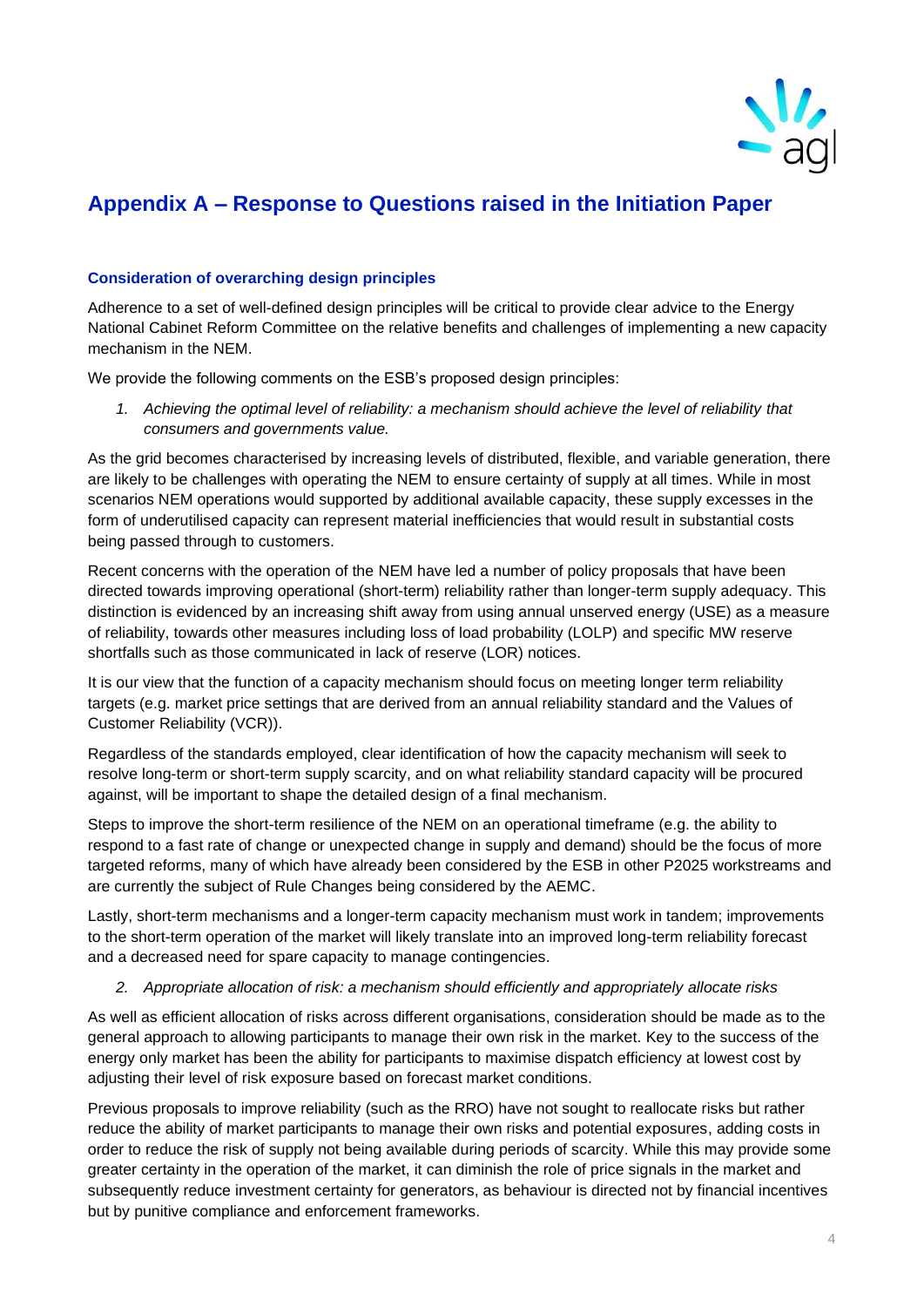

In this instance, it will be fundamental to consider the ongoing role of the energy spot price in addition to price signals created by any capacity mechanism, as well as the structure of any compliance and penalty regime to meet any liabilities created by a new scheme.

*3. Technological neutrality: a mechanism should be technologically neutral while recognising the rapid pace of change, noting there are design principles which relate to these criteria that will be addressed during the process.*

While we support meeting energy needs through the broadest range of resources available, we note that a number of design elements may have the effect of implicitly incentivising certain technologies over others. Various international examples provide examples of unexpected outcomes in terms of winners and losers from schemes that have not been adequately structured to accommodate particular technologies.

In developing their proposal, the ESB should be clear in stating the impacts of certain design choices on certain technologies; as international experience suggests that a number of specific design choices must be made to ensure a balance of supply options are incentivised through a capacity mechanism.

This is especially the case as there are particular resources that are more challenging to accommodate into certain designs. For example, both within the NEM and internationally, market reform experience has shown that demand-side resources and storage facilities can present unique challenges as they differ from traditional generation sources. Given that demand-side participation and storage are critical to the energy transition, it may be the case that additional mechanisms or directions need to be considered to meet policy objectives for these technologies.

*4. Minimise regulatory burden: a mechanism should minimise the regulatory burden for market participants.* 

In practice, we consider that regulatory burdens are reduced when mechanisms are clear and transparent in their intention and application, and provide sufficient lead time for systems and processes to be amended prior to implementation. As a very general observation, we consider that centralised models are likely to offer greater simplicity and transparency to both participants and scheme administrators.

*5. Emissions reduction: a mechanism should be compatible with emissions reduction targets set out by state and federal governments.*

We strongly support this principle and point to a number of international jurisdictions where emissions reductions mechanisms are being met in combination with a range of different resource adequacy mechanisms. This suggests that if developed carefully, market reforms to meet resource adequacy objectives are not likely to impose a limitation to meeting climate policy objectives.

The more challenging directive would be to design a mechanism that could accommodate federal and state emissions targets that are not consistent.

## **Observations from international markets**

Our investigation of reform programs in other markets has identified that resource adequacy programs have rarely occurred without consideration of broader reforms that may also be required across the market. Most successful reform programs have considered a suite of reforms to meet a clearly stated objective, rather than a single mechanism to meet a range of objectives.

We note that this might present a challenge to the ESB, as it is unlikely that a single capacity mechanism will be able to be developed that meets all the objectives of short- and long-term reliability, certainty for new investment in a broad range of resources, and orderly closure of aging assets.

For example, following major outages and rolling blackouts throughout California in their summer of 2020, the Californian Public Utilities Commission (CPUC) implemented a range of reforms to support future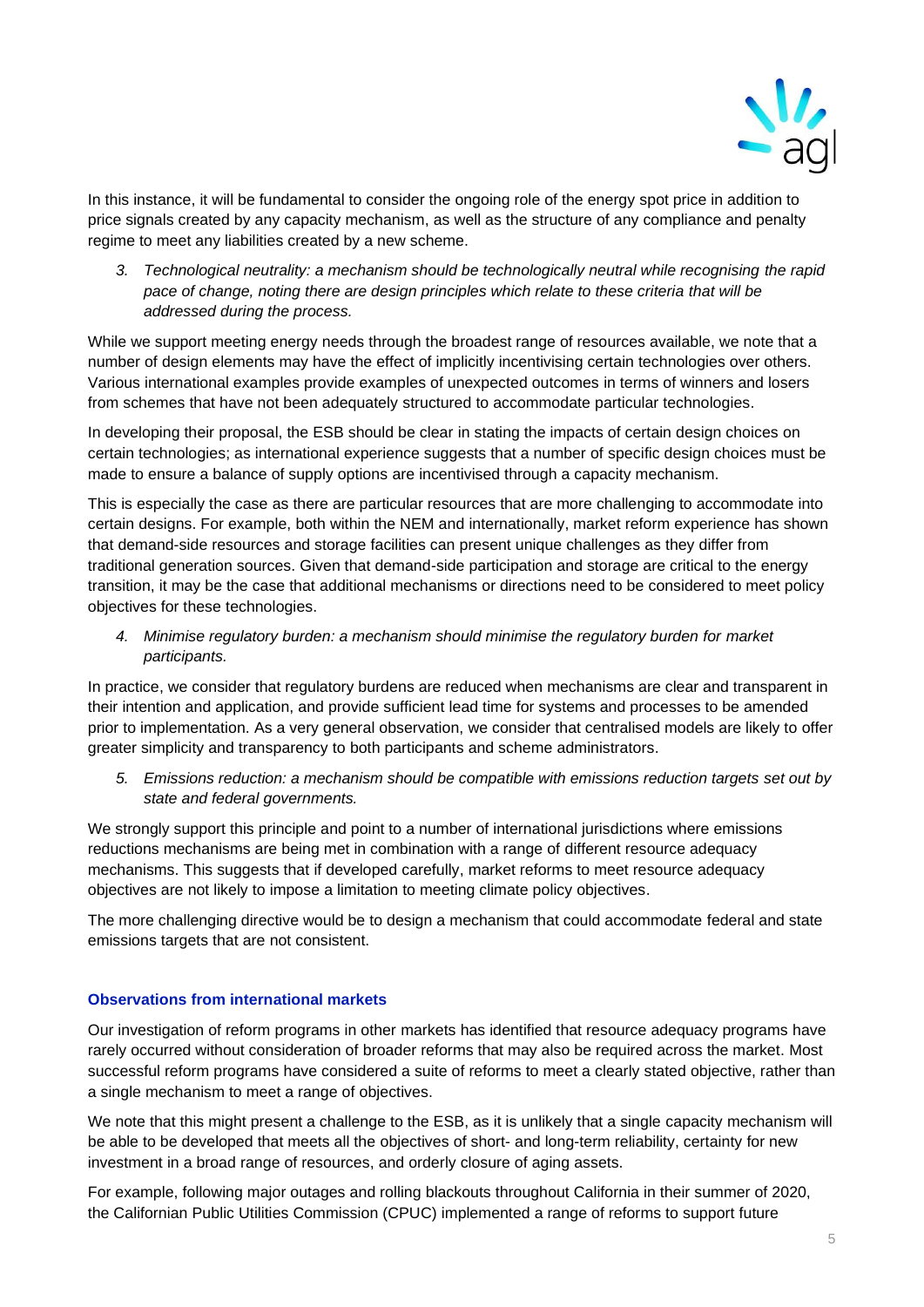

resource adequacy. These include new demand response programs, tariff reforms, and customer incentives; broad energy efficiency schemes and consideration of new microgrids; payments for additional emergency generation reserves; and obligations to procure additional supply and demand side resources for major utilities. Additionally, the CPUC considered structural changes to the market including changes to reserve margins, transmission operation, and overall operation of the capacity market.

The key point to take from this is that the policy suite to meet a resource adequacy objective is likely to be broad and multi-faceted, comprising of a range of policy mechanisms. Within this suite of reforms, however, it is critical that all reforms work towards a clearly stated objective. In this instance, California was clear in its objective of increasing available resources by 2000 to 3000 MW to meet forecast peak demand. In the context of the NEM, the ESB should be similarly clear in whatever reliability improvement it is seeking to meet in terms of USE, LOLP, reserve margin, or any other standard.

When looking at international markets, some caution should be exercised when comparing the NEM with markets with different utility models; for example, markets that have not been restructured to unbundle generation and/or retail services from transmission and distribution services.

Any capacity mechanism should be fit for purpose for the future state of the NEM, not energy systems of the past. While impacts associated with the vertically integrated model that has historically been popular in the NEM in recent years should be considered, mechanisms should not presume that retail entities will also be owners of generation in the future. Indeed, in recent years a pattern of reforms (in both retail and wholesale markets) have decreased incentives for vertical integration, as well as supporting the uptake of new business models based on direct participation from large users, aggregators, customers, and standalone retailers with different approaches to managing wholesale price exposure.

## **Calculating details of at-risk periods and the quantum of eligible capacity**

The calculation of at-risk periods and methodologies for derating or assessing performance of resources able to access any capacity incentive is a relatively detailed design issue that will depend on the overall operation of the mechanism put forward.

In the first instance, it may be useful to first specify the type of reliability improvement that the capacity mechanism is intending to improve, (e.g. MW reserve margin, LOLP, annual USE, etc.) as this might help define the type of capacity that is required. Capacity to provide a generally higher reserve margin across the year will likely require different incentive structure to capacity that is available to meet peak summer demand.

As an example, ensuring availability for short summer peak periods might require a design that puts more emphasis on derating factors and availability over short periods, whereas a focus on managing the grid in periods of extended low wind during shoulder seasons may require greater emphasis on availability over extended periods.

#### **Centralised versus decentralised models**

The majority of international capacity mechanisms rely on central forecasts. The NEM also relies on a number of central market operator forecasts to support system reliability; for example, AEMO forecasts are impactful in both the short-term (e.g. dispatching RERT in response to forecast Lack of Reserve (LOR) conditions), and over the long-term (e.g. modelling to support the ESOO and ISP).

This is not surprising, as market interventions to support reliability are likely to reflect centralised intentions (by governments and market operators) to provide an enduring security of supply.

For this reason, it seems sensible as a starting point for a capacity mechanism to be based on a central standard of reliability based on a central forecast with the best available market-wide information. This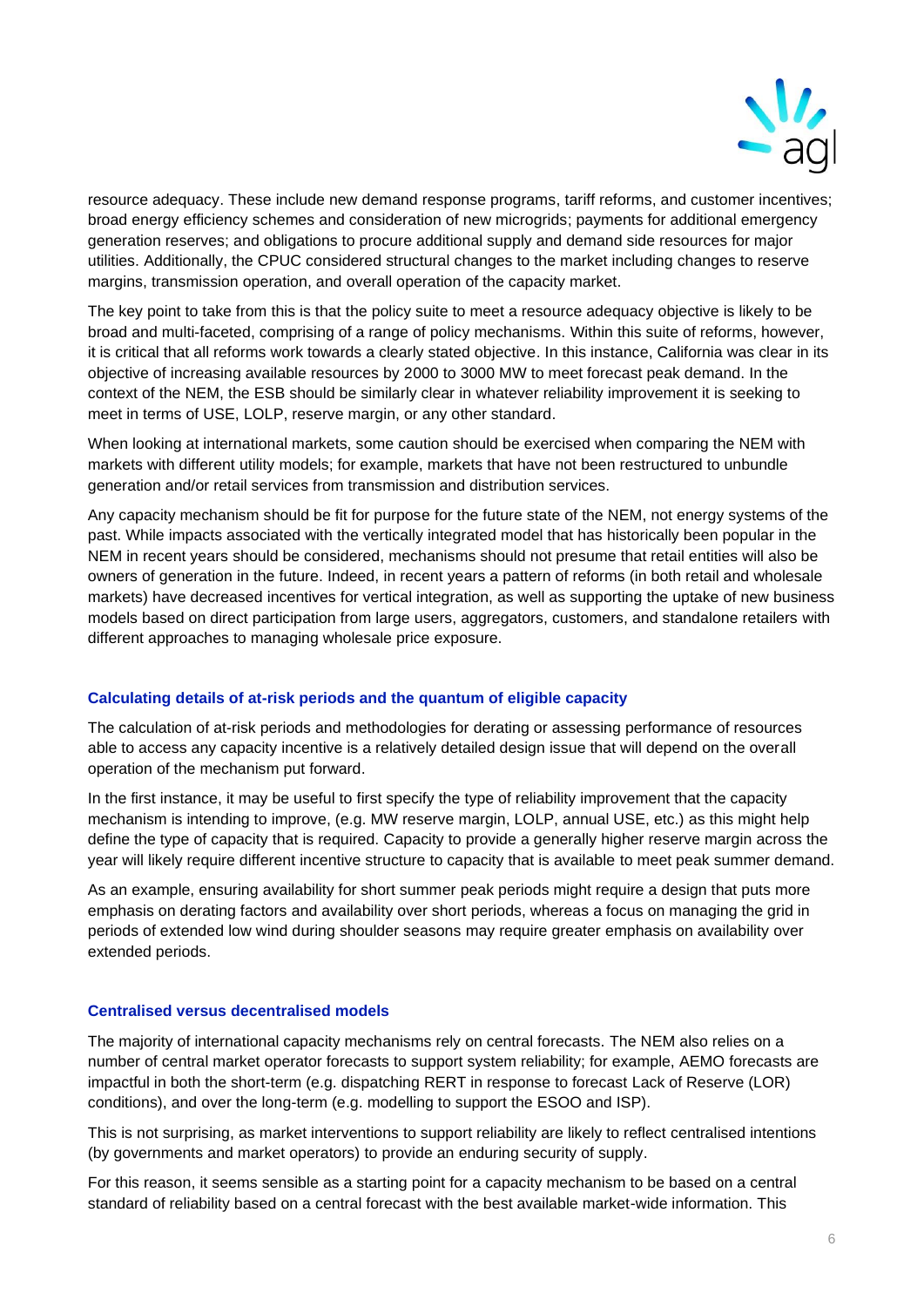

reflects the policy intention of the capacity mechanism to provide a level of certainty for central authorities that exceeds what the market might otherwise provide without intervention.

Competing arguments for decentralised administration of a capacity mechanism seem to support the utilisation of the existing decentralised financial model of the NEM, where participants are able to forecast their own demand and enter into appropriate risk management strategies accordingly.

Nevertheless, we note that even 'decentralised' models often have a large degree of centralisation, or at least tend to be tightly regulated to prevent unforeseen outcomes from participants meeting compliance obligations in unexpected ways.

For example, reliability options (such as the RRO as developed by the ESB, as well as other international examples) tend to be strictly defined to restrict options for compliance and structured in ways that prevent participants from accepting higher levels of risk with respect to setting and meeting targets. These decentralised models often require more complex regulation and oversight, and an increased penalty framework, to ensure compliance to meet objectives that could otherwise be easily meet by a more centralised approach.

In our view, if fundamental elements of the scheme (e.g. forecasts and procurement targets) are to be strictly prescribed, then any theoretical efficiencies that could be gained from decentralised approaches are very likely to be lost. Instead, where fundamental characteristics of a mechanism are set centrally, in our view they should also be administered centrally to minimise regulatory overheads and provide more certainty of scheme operation.

#### **Transmission constraints and interconnectors**

Transmission constraints and interconnection present particular challenges when market mechanisms are not consistently applied across jurisdictions. Many of these same issues were raised by AGL in consultation for the RRO, and although the RRO sought to address concerns by allowing participants to self-assess the firmness of interregional SRAs, the challenge of meeting liabilities across NEM regions with the same resources was not well considered by the design of the final RRO.

While a consistent NEM-wide access scheme might support a framework for allocating capacity across regions, theoretical allocations of capacity across regions prior to dispatch are not currently well supported by the NEM and may present particular issues with the development of a capacity mechanism. This problem may further be exacerbated to the opportunity for States to opt out or derogate from the final capacity mechanism that will be put forward.

Consideration of transmission and interconnector outages and capacity are key elements of ensuring overall system reliability. It may be the case that the ESB should look at this issue more holistically, and consider an adjacent mechanism or additional recommendation to consider more closely the incentives and structures that are currently in place to ensure transmission works to support system reliability, regardless of the final design of any capacity mechanism.

More broadly, the ESB should provide advice to energy Ministers on the implications of creating inconsistent incentives for capacity across the NEM, given that NEM regions are likely to continue to be dependent on each other to maintain system reliability.

#### **Perceived competition concerns**

We do not consider there are likely to be any concerns with market power that could not be managed by existing regulatory and competition law frameworks. As a general point, however, concerns regarding market power could be mitigated by utilising more centralised pricing and procurement structures for a mechanism,